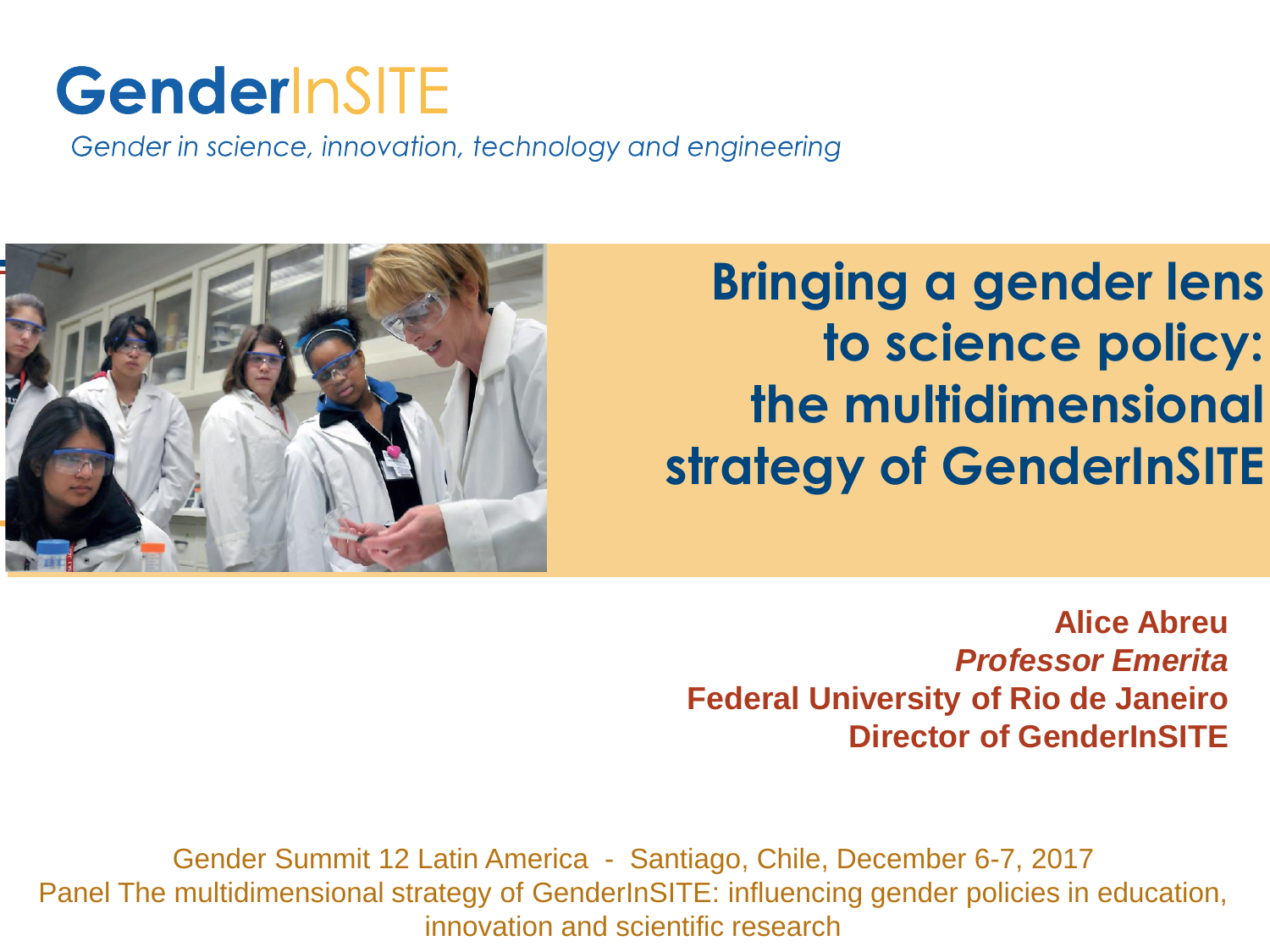# **GIS Vision**

The GIS vision is that an equitable and sustainable development can only be achieved if STI are at the basis of the equation and if you include both men and women in that effort. A greater diversity of perspectives and insights in SITE will make its processes and products more equitable overall; a greater equity in the products of science (knowledge, technologies and the ways they are applied) will in turn lead to more sustainable solutions to development challenges.

To achieve this it is needed:

- Equality in the *representation* of women and men at decision-making levels and in the agenda-setting process
- Equality in the *access* of women and men to SITE careers and to the knowledge created by SITE research and production
- Equality in the *impacts* of SITE on women and men that is, who benefits from the products of SITE?

GenderInSITE

Gender in science, innovation, technology and engineering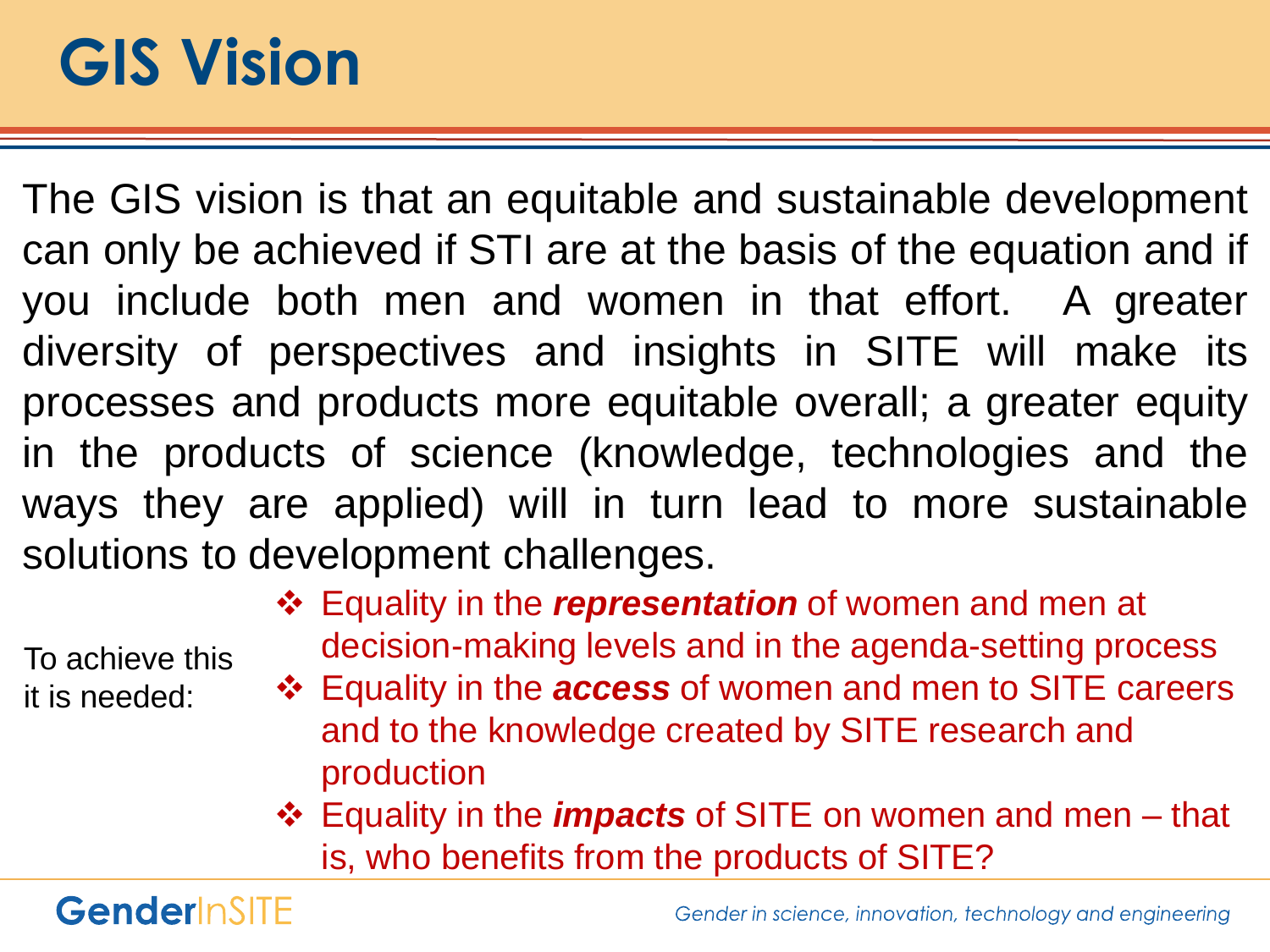By "applying a gender lens to SITE," GenderInSITE means to embed awareness of and sensitivity to all three of these issues in the institutions that determine the scientific agenda and that carry it out.

Only by mainstreaming gender awareness in the norms and cultures as well as the policies of these entities can the outcomes of SITE be systematically transformed in a way that meets the needs of both women and men.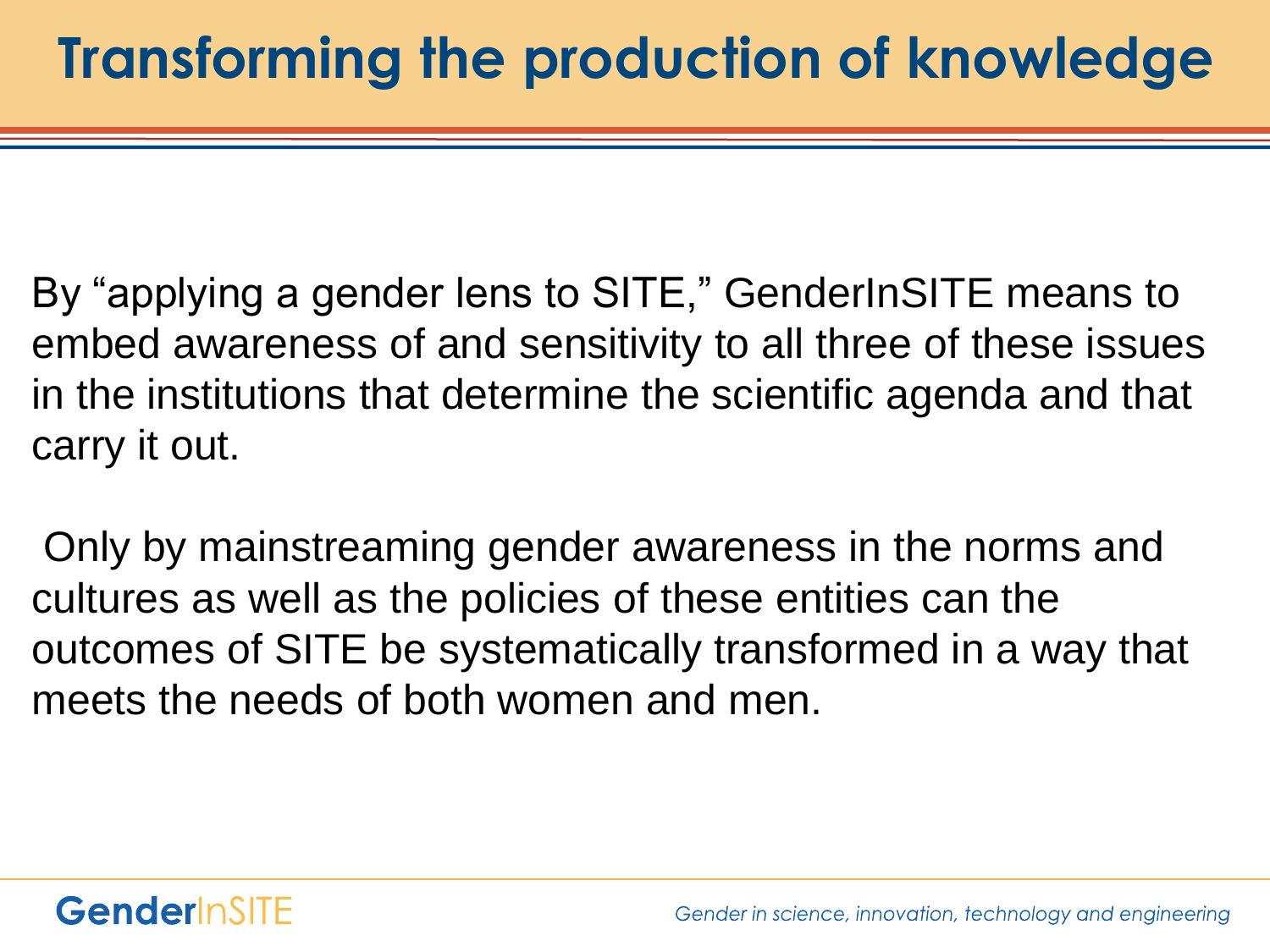**Two experts' seminars:** 

**1. Integration of gender perspectives in science and technology in Higher Education: contributions to the advancement of SDG's . April 20-21 2017, Buenos Aires, Argentina - presented by Gloria Bonder**

**2. Gender and Innovation: Implications for Sustainable Development. September 4-6, 2017, Pretoria, South Africa**

**One report:**

**3. Pathways to Success: bringing a gender lens to the scientific leadership of global challenges**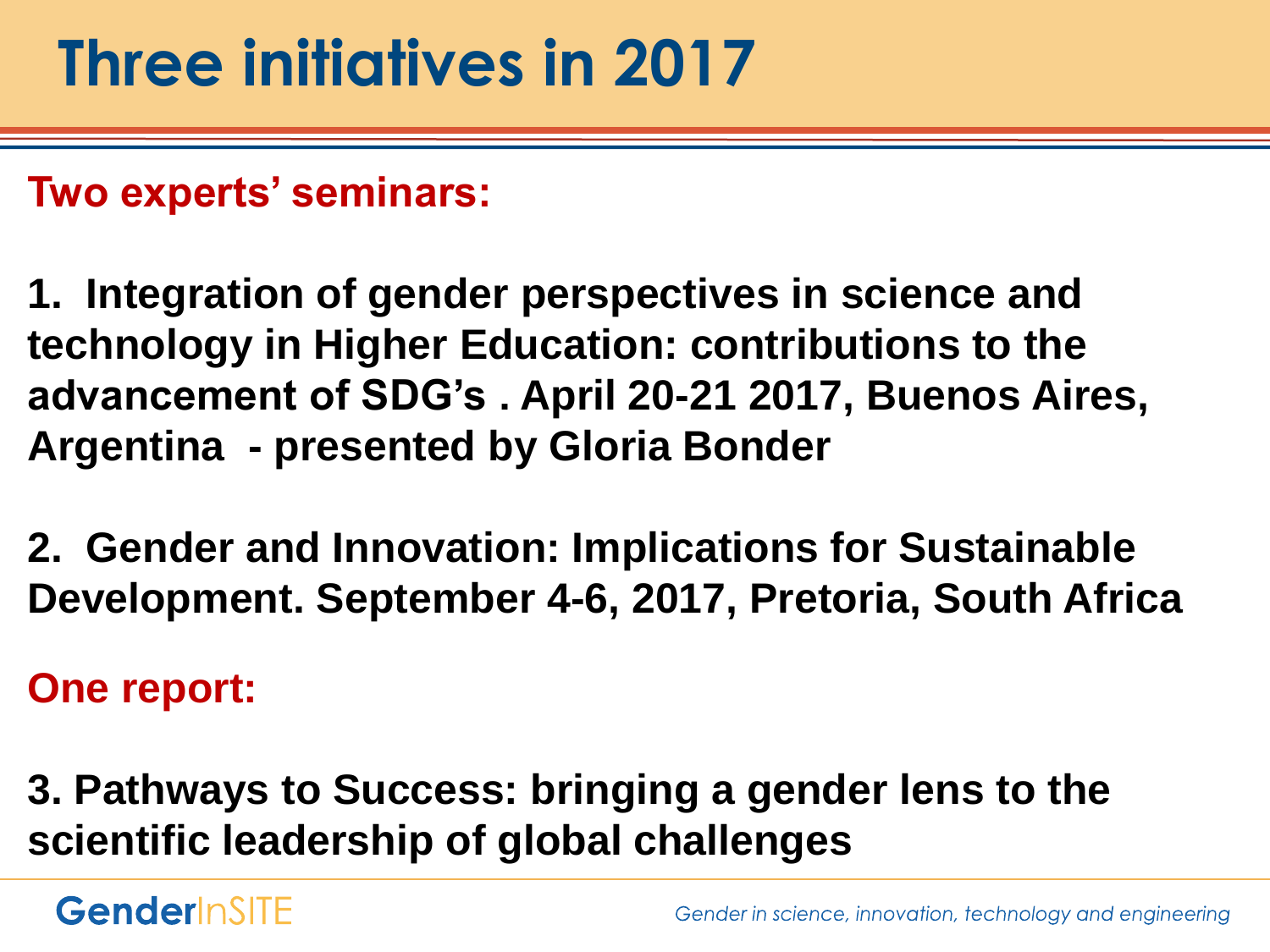## **Gender and Innovation: Implications for Sustainable Development**

- $\triangleright$  To find solutions to the SDGs will require new mechanisms to determine real needs and priorities, a joint effort which needs collaboration and facilitation between governments, academia, business and industry
- $\triangleright$  In particular, it needs all these players to become acutely aware of the need for gender inclusion and to act upon this awareness
- There is a desperate need to expose all STEM and Social Science graduate students, especially women, to entrepreneurial concepts and innovation stages in order to enhance innovation from research.
- $\triangleright$  There is a paucity of information on the impact of gendered innovation in the economy.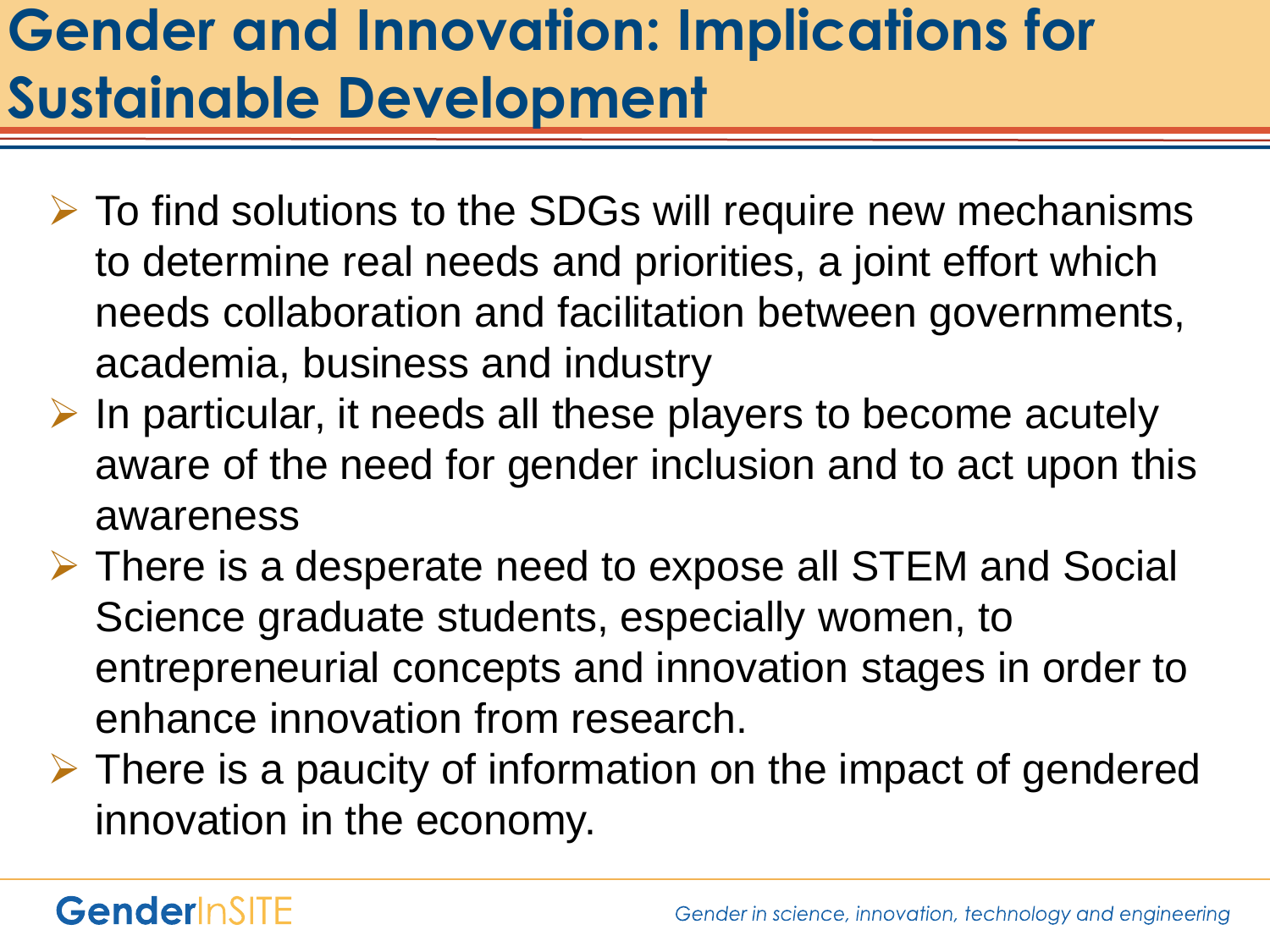## **Gender and Innovation: Implications for Sustainable Development**

 **International project of case studies of gendered innovations in the South**

Five case studies showcasing innovation from the South: Sub-Saharan Africa/ Central and East Asia / South and Southeast Asia / Latin America & Caribbean / Middle East and North Africa

Showcase the complex link between gender, innovation and SDGs; demonstrate the value of gendered innovations by showing the positive impacts as well as by showing the consequences when gender is not considered; analyze the environment needed to enable the innovations.

### **Influencing the funders.**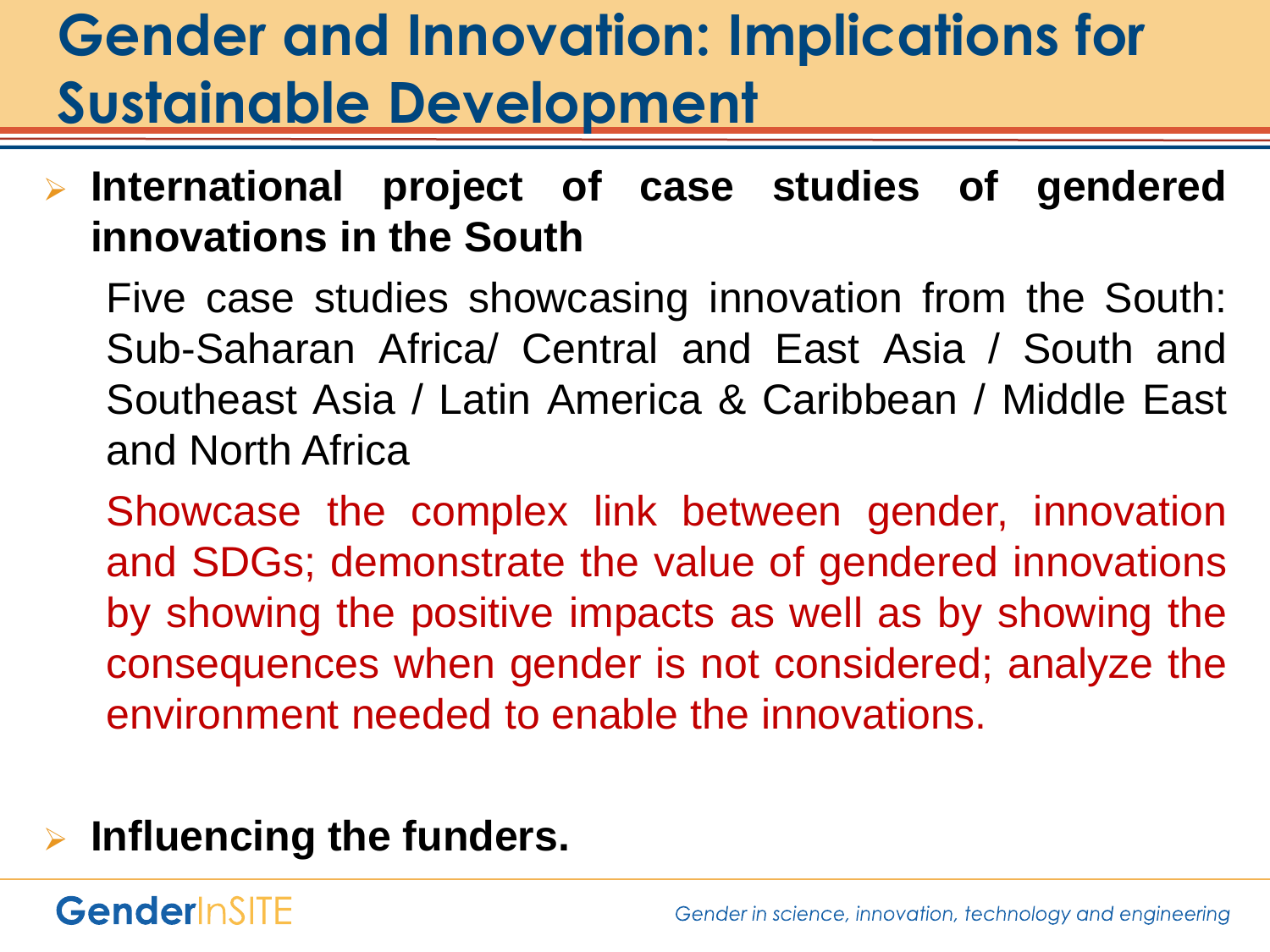### **Pathways to Success: bringing a gender lens to scientific leadership of global challenges**

- Unequal gender representation in science leadership across all levels, BUT variable substantive commitment to transformative change.
- ▶ Combination of promise and stagnation within and across layers, and varies in time.
- $\triangleright$  Promising new policy pathways have opened in EU science governance structures
- ▶ Gender policies in scientific organizations appear at present – to remain largely rhetorical with very little action taking place.
- At the grassroots-level, little rhetoric, or even formal policy, but lots of actions, large and small, taken to support women scientists in their pathways toward leadership.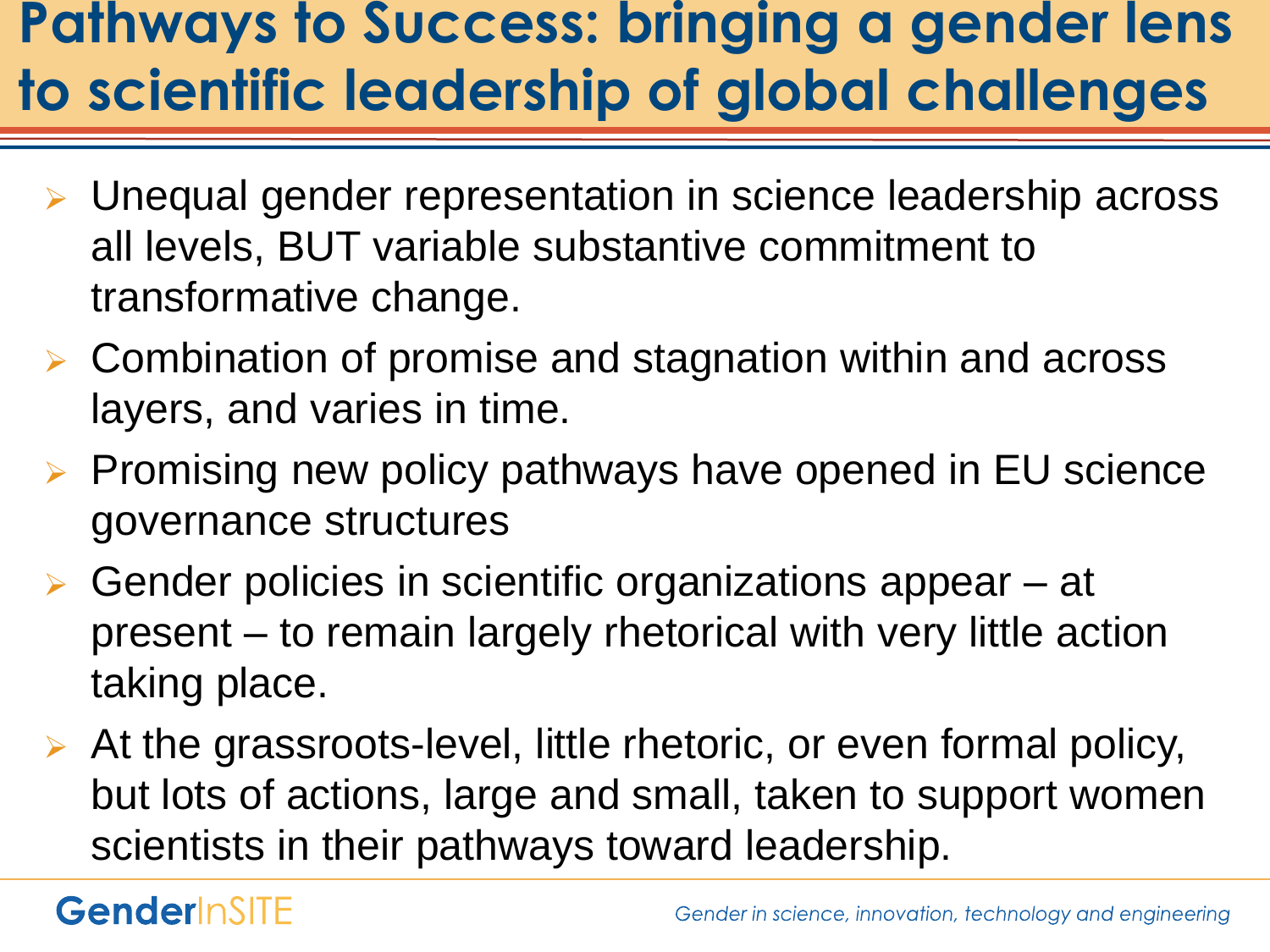### **Pathways to Success**

**Policy pathways and individual women scientists' career pathways are intimately intertwined across the levels of the scientific system.**



 $\triangleright$  Where have progressive policies (and practices) on gender in science emerged and where have they stalled?

- $\triangleright$  Who and what have been the primary change agents and driving forces behind these developments?
- $\triangleright$  What are the relationships between policy and behaviour change, and individual women scientists' pathways to leadership?